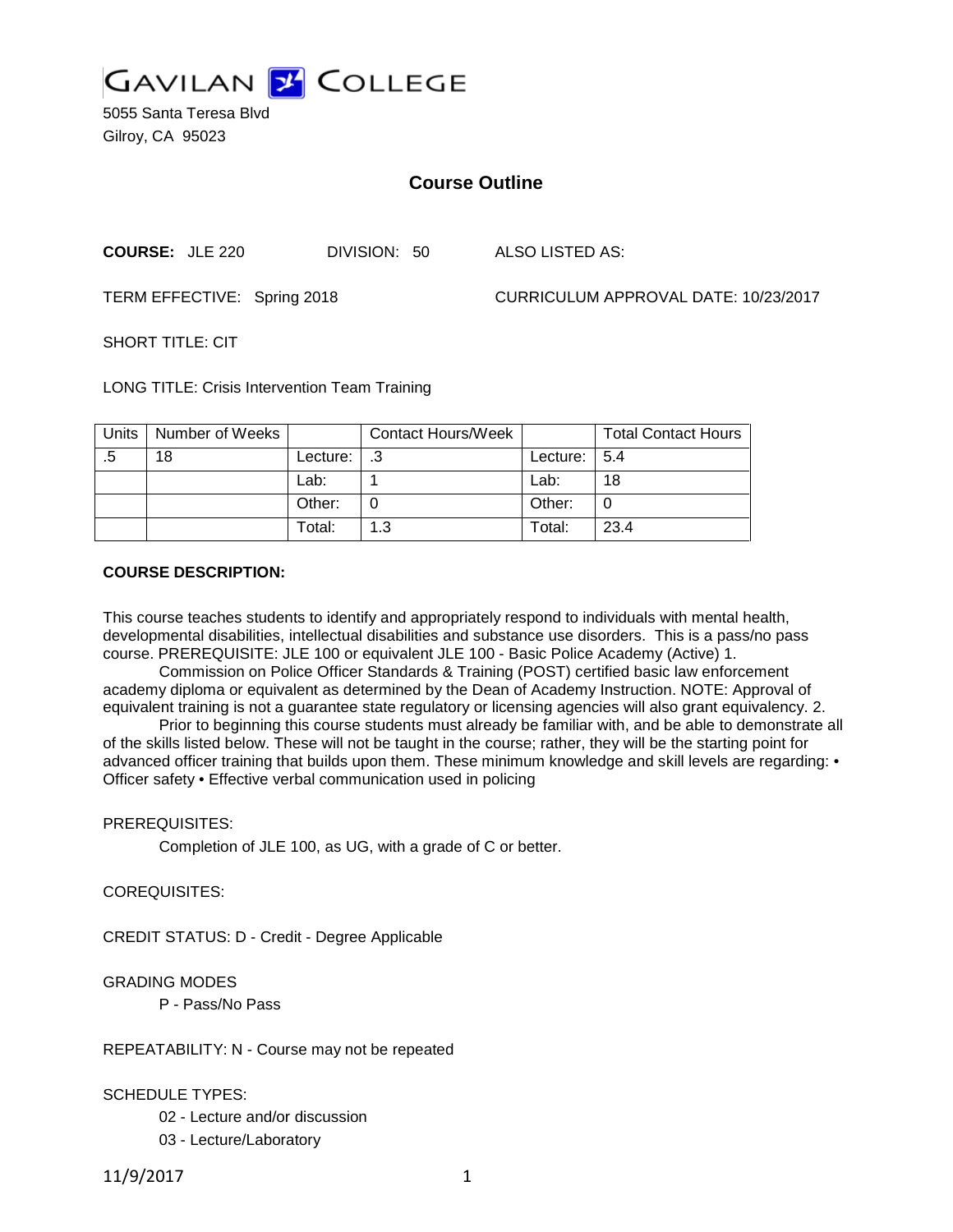04 - Laboratory/Studio/Activity

## **STUDENT LEARNING OUTCOMES:**

1. Improve understanding, judgment, safety and the ability to identify and respond to individuals with mental health, developmental disabilities, intellectual disabilities and substance use disorders.

Measure of assessment: Class exercises, Student Evaluation and testing

Year assessed, or planned year of assessment: 2018

# **CONTENT, STUDENT PERFORMANCE OBJECTIVES, OUT-OF-CLASS ASSIGNMENTS**

Curriculum Approval Date: 10/23/2017

Lecture Content:

- I. Mental Illness Overview
- A. Schizophrenia
- B. Bi-Polar Disorder
- C. Personality Disorders
- E. Substance Abuse
- F. Developmental Disabilities
- II. Children and Youth
- A. Self Harm
- III. Alzheimer / Dementia
- IV. Post-Traumatic Stress Disorder

Lab Content:

- I. Tactical Communication Exercises
- A. Officer to Suspect
- B. Officer to Citizen/Victim
- C. Use of Force
- D. Officer Safety
- E. Inappropriate Language
- F. Escalation vs. De-Escalation
- II. Mobile Emergency Response Team / ACCESS
- A. Initiating MERT services in the field
- III. Suicide Assessment / Managing Suicides in Progress
- A. High suicide risk categories and factors
- B. Assessing Intent an plan
- IV. Suicide by Cop Exercises
- A. Potential Indicators
- B. Imminent Arrest
- V. Managing Officer Stress
- A. Physical reaction
- B. Emotional reaction
- C. Self Care Strategies
- VI. Tactical Communication and De-Escalation Techniques
- A. Class Exercises
- a. Non-Verbal
- b. Questioning techniques
- c. Problem Communication
- VII. Scenario Training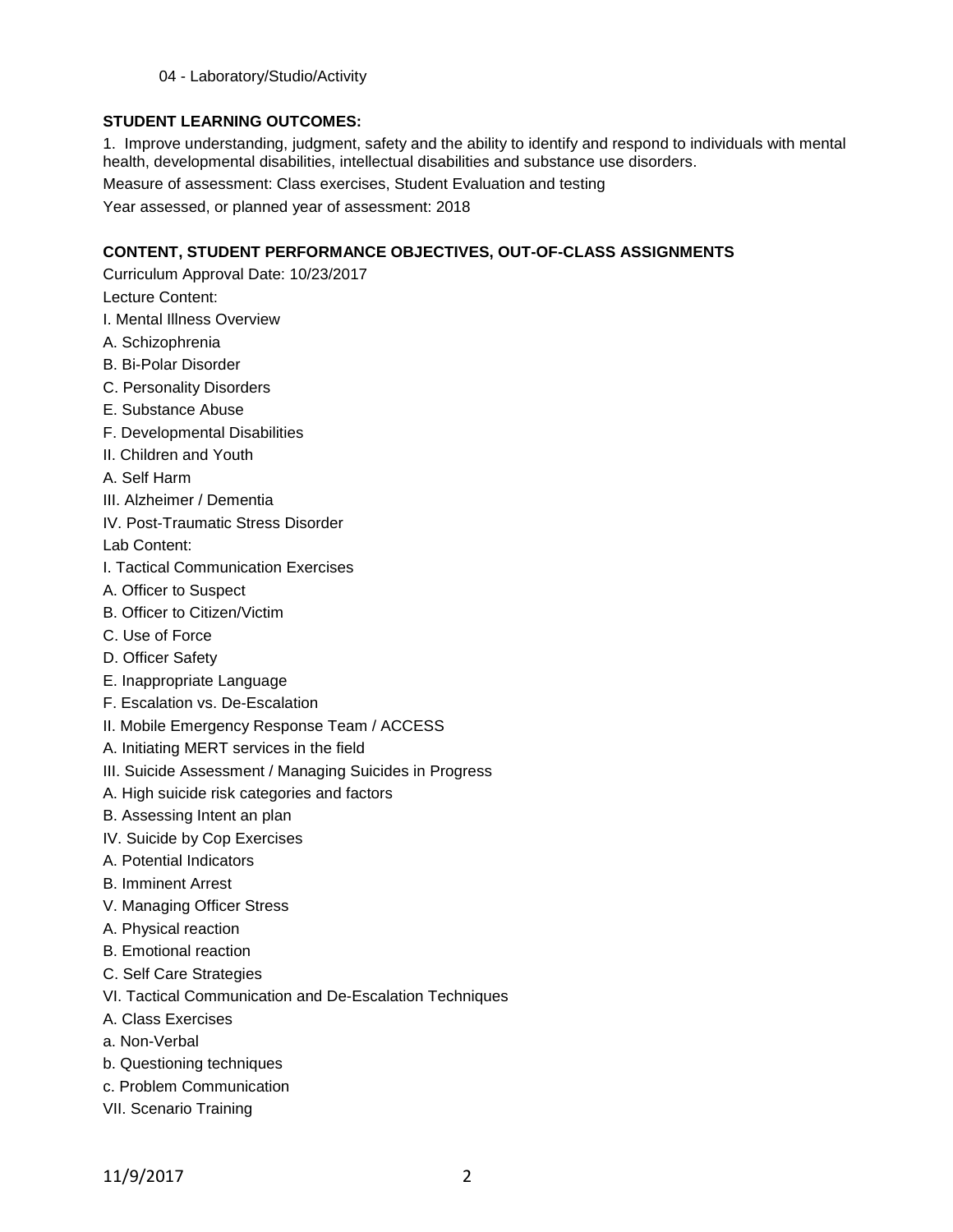### **METHODS OF INSTRUCTION:**

Lecture Lab Class exercises

#### **OUT OF CLASS ASSIGNMENTS:**

Required Outside Hours: 8 Assignment Description: Reading instructor handouts.

### **METHODS OF EVALUATION:**

Writing assignments Percent of total grade: 50.00 % Written exam Skill demonstrations Percent of total grade: 60.00 % Scenario Training - Students to practice tactical communications and de-escalation techniques in various crisis scenarios.

## **REPRESENTATIVE TEXTBOOKS:**

Required Representative Textbooks Recommended Representative Textbooks Instructor Handout. Required Other Texts and Materials Instructor Handouts Department Policy

### **ARTICULATION and CERTIFICATE INFORMATION**

Associate Degree: CSU GE: IGETC: CSU TRANSFER: Not Transferable UC TRANSFER: Not Transferable

SUPPLEMENTAL DATA: Basic Skills: N Classification: Y Noncredit Category: Y Cooperative Education: Program Status: 2 Stand-alone Special Class Status: N CAN: CAN Sequence: CSU Crosswalk Course Department: CSU Crosswalk Course Number: Prior to College Level: Y Non Credit Enhanced Funding: N Funding Agency Code: Y In-Service: N

11/9/2017 3